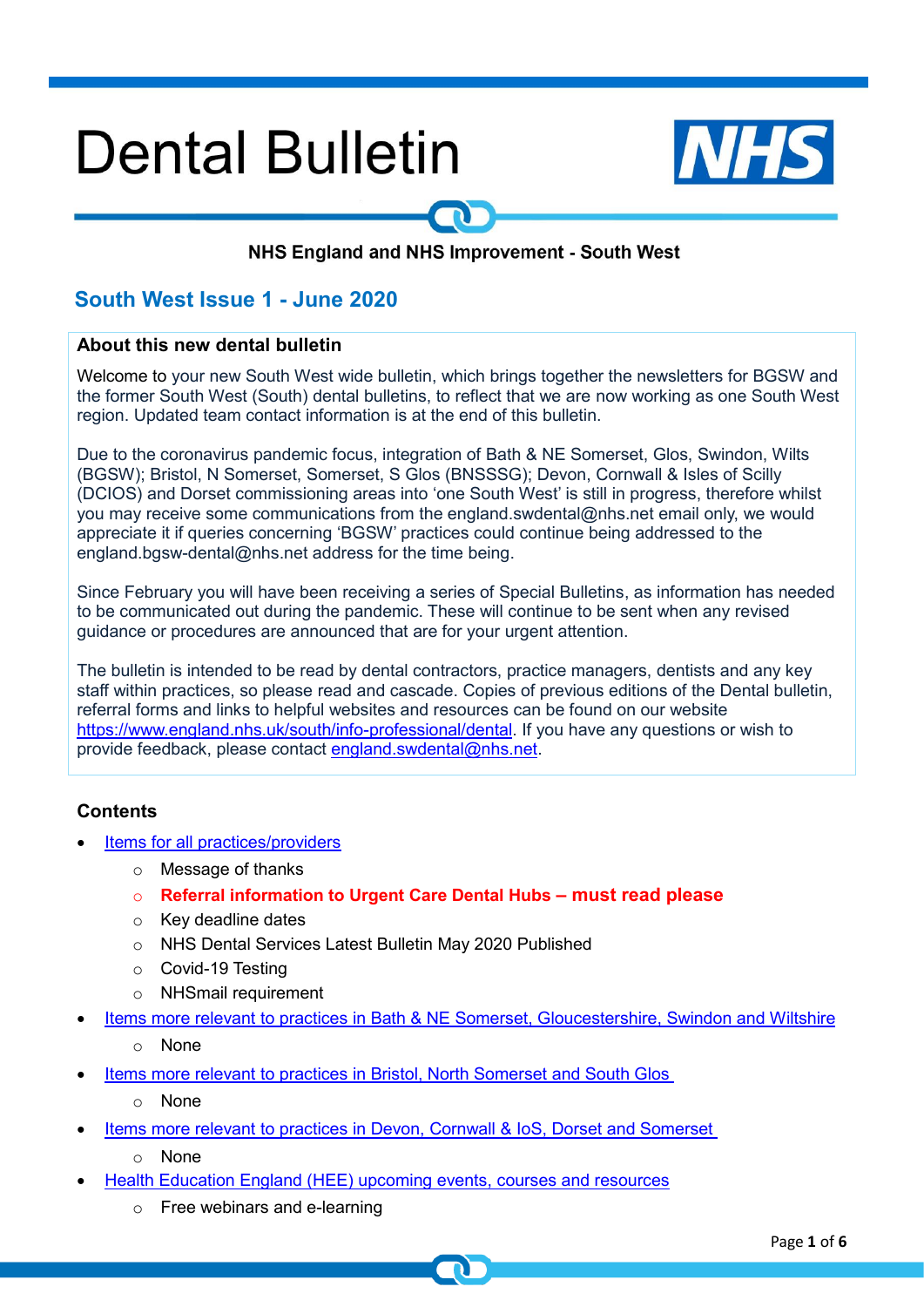- [Updates from the SW Local Dental Network \(LDN\) and Managed Clinical Networks \(MCNs\)](#page-4-0)
	- o Message from Oral Surgery Managed Clinical Network
- Updates from general dentistry, primary care and other bodies
	- o Primary Care Update links
- **[Guidance for common queries](#page-4-1)**
- **SW Dental Commissioning Team contact information**

#### <span id="page-1-0"></span>**Items for all practices/providers**

#### • **Message of thanks**

The coronavirus pandemic has presented and continues to bring many challenges to us all on both a professional and personal level. We are grateful to the many individuals across the South West region that have contributed to the implementation and continuity of our urgent care provision during this time, but also continued to provide the important contact with patients requiring advice and triage by local practices and to our out of hours providers.

Whilst there will be much to reflect on in due course, we are grateful in particular for all the offers of support from the dental workforce to the urgent care provision and wider NHS effort, and the compassion shown by so many professionals in doing their best for patients under national restrictions. Thank you to everyone delivering NHS dentistry for your work, and your continued care as we are moving into the next phase of re-opening services.

#### • **Referral information to Urgent Care Dental Hubs – must read please**

Please find attached to this bulletin, the latest information on location of Urgent Dental Care Hubs and referral routes. As you are preparing and returning to work, we will be maintaining the support of the hubs to provide urgent dental care by referral as appropriate.

Following feedback from Urgent Dental Care Hubs, referring practices are kindly reminded to ensure that all appropriate and available clinical and patient information is included within any referrals being made, to aid prompt treatment for the patient. Wherever possible appropriate radiographs should also be included. This should be included within both the referral and triage forms as necessary. In some instances, this information has been inadequate, which is potentially leading to either a delay in treatment or the rejection and return of the referral back to the referrer.

Additionally, a request from urgent care hubs is to provide them with referral forms as patients are triaged, rather than forwarding in a batch. Triage forms received towards the end of the afternoon may not get reviewed until the following day.

Thank you in advance for your help in reducing these issues.

#### • **Key deadline dates**

30 June 2020 – Completion of Annual Reconciliation Report 2019/2020 (ARR) due. Please refer to [guidance on the BSA/Compass website](https://www.nhsbsa.nhs.uk/activity-payment-and-pension-services/provider-and-performer-pensions/annual-reconciliation-report-process-arr) for completion

23 June 2020 – Compass Processing cut off date for Month Jun-20 payment Please refer to [Pay Statements and Schedules](https://www.nhsbsa.nhs.uk/activity-payment-and-pension-services/pay-statements-and-schedules)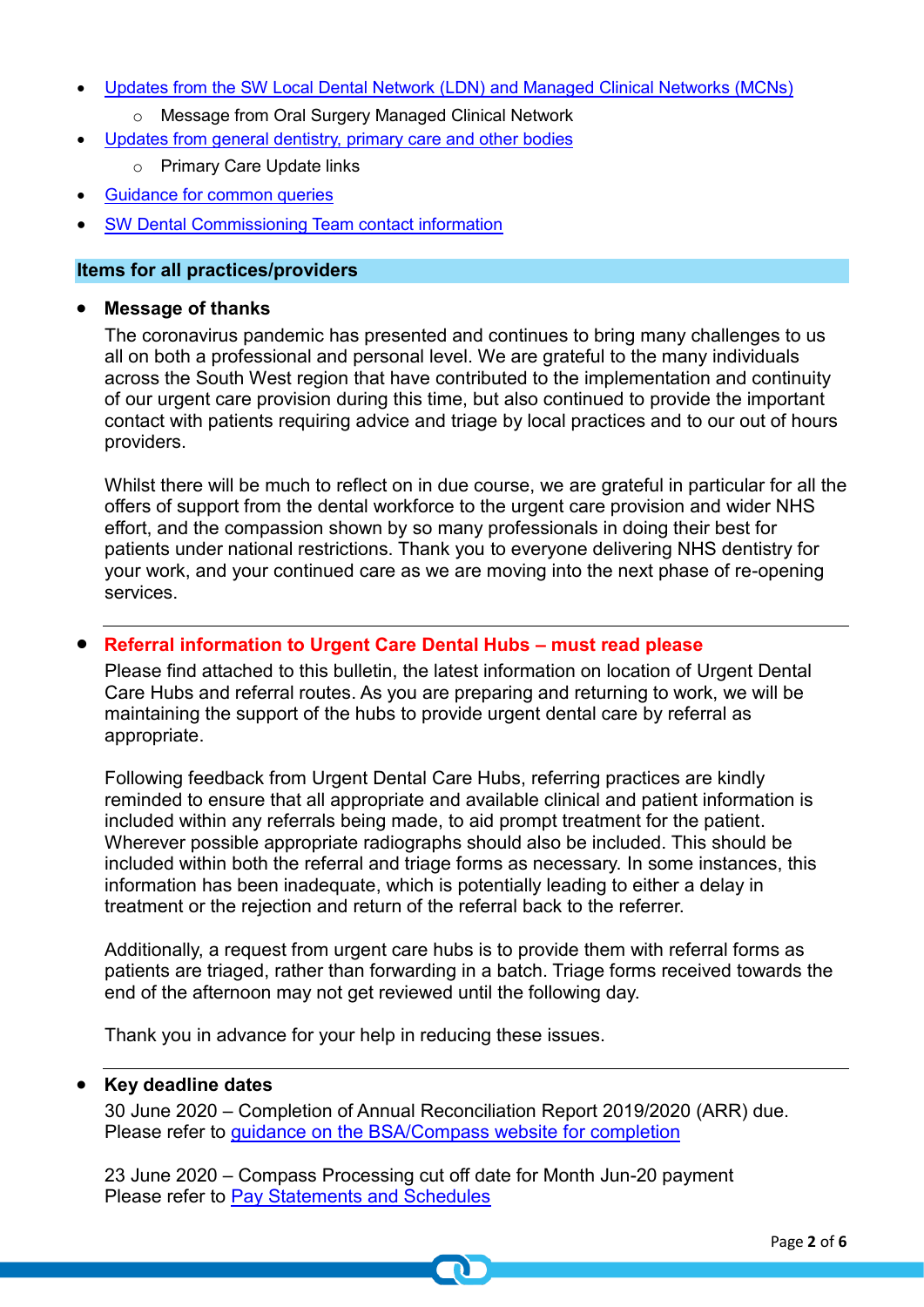## • **NHS Dental Services Latest Bulletin May 2020 Published**

[Please click here to view the latest provider/performers bulletin](https://www.nhsbsa.nhs.uk/sites/default/files/2020-05/Dentist_bulletin_England_May_2020.pdf) which includes:

- o Coronavirus (COVID-19) guidance
- o Coronavirus (COVID-19): Capturing workforce activity in Compass
- o Triage data
- o Claiming for UDAs
- o Compass account management
- o Contacting Provider Assurance (Dental Services) team
- o DAF reports 30 June

#### • **Covid-19 Testing**

A reminder that further details on "How do NHS employees get a test for COVID-19" is available at following link [https://www.england.nhs.uk/coronavirus/wp](https://www.england.nhs.uk/coronavirus/wp-content/uploads/sites/52/2020/04/COVID-19-test-for-Staff-29-04-20.pdf)[content/uploads/sites/52/2020/04/COVID-19-test-for-Staff-29-04-20.pdf.](https://www.england.nhs.uk/coronavirus/wp-content/uploads/sites/52/2020/04/COVID-19-test-for-Staff-29-04-20.pdf)

To access the self-referral portal please use the following link - [https://self-referral.test-for](https://self-referral.test-for-coronavirus.service.gov.uk/)[coronavirus.service.gov.uk/.](https://self-referral.test-for-coronavirus.service.gov.uk/) Employers who wish to register to be given access to the employer portal please email [portalservicdesk@dhsc.gov.uk](mailto:portalservicdesk@dhsc.gov.uk) requesting access.

At time of writing this bulletin, Serology testing is also being progressed with plans to increase numbers by the end of June. The NHS is working with Public Health England about how Primary Care Contractors can access this across the South West, we will share further details as and when they become available.

#### • **NHSmail requirement**

Recent experiences have shown we still have a gap in dental practices across the South West obtaining NHSmail shared practice emails for NHS business. This was a request made back in 2018 by the OCDO, highlighted by the BDA and frequently reminded by the region since then. NHSmail is the designated secure email system used for example by all GPs, and dentists have now been given sufficient opportunity to join.

The support team have received a high number of queries recently with the increased need to refer securely into Urgent Dental Care centres, which should be by NHSmail. We have also received various NHSmail related queries into the commissioning team, where most have to be signposted to the NHSmail support systems, as we do not have local administration facilities to correct suspended/deleted accounts where they have been unused for too long, or to set up additional addresses.

Please act now and start the process as soon as possible if not already obtained, using the national administration service via [https://portal.nhs.net/Registration#/dentistry.](https://portal.nhs.net/Registration#/dentistry) The portal does use your practice ODS (location code) and registered CQC identifier and/or CQC registered email to verify identity. If you are unable to proceed for any reason and the guidance below does not resolve it, you will need to contact [dentistadmin@nhs.net](mailto:dentistadmin@nhs.net) to raise a support request and they will help you through the process. This is also the address practices with existing accounts should use, to request additional practitioner emails to be set up.

Please refer to: <https://portal.nhs.net/Registration#/dentistry> <https://support.nhs.net/knowledge-base/> <https://support.nhs.net/knowledge-base/registering-dentists/> [How to complete the NHSmail Dentistry Registration Portal](https://s3-eu-west-1.amazonaws.com/comms-mat/Training-Materials/Guidance/HowtocompletetheNHSmailDentistryRegistrationPortal.pdf)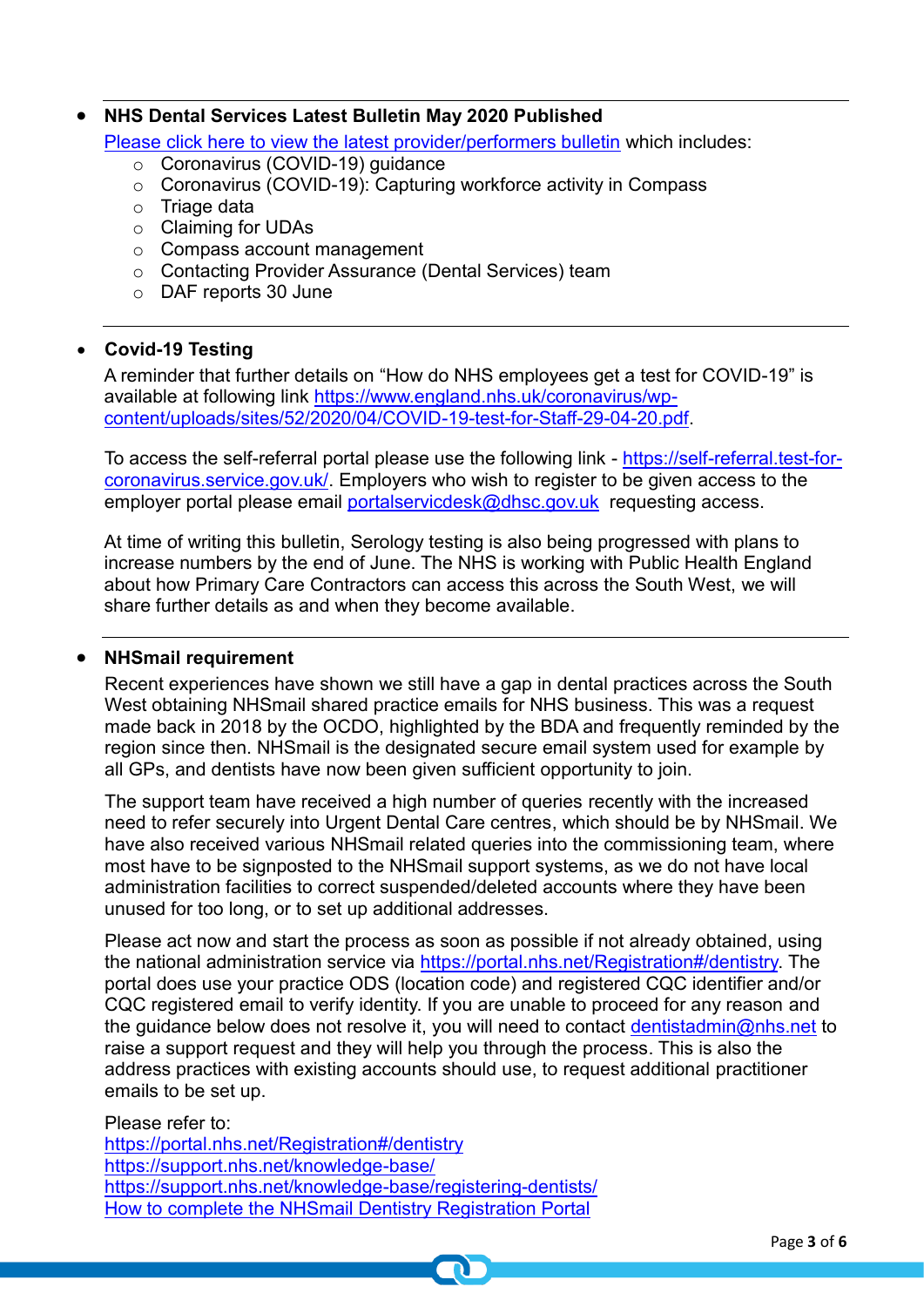[Guide for Dentists using NHSmail](https://comms-mat.s3-eu-west-1.amazonaws.com/Training-Materials/Guidance/NHSmail+guide+for+NAS+managed+organisations.pdf) [Dentistry FAQ](https://support.nhs.net/knowledge-base/nhsmail-pods-faqs/)

When you have set up a practice NHSmail account successfully, please inform us of the email address quoting your contract number(s) to [england.swdental@nhs.net.](mailto:england.swdental@nhs.net) Please ensure appropriate ownership of the accounts is established in practice for continuity and that they are frequently accessed.

Private practices are also able to join NHSmail, but should note the requirement to obtain an [ODS code](https://odsportal.hscic.gov.uk/) in advance from [exeter.helpdesk@nhs.net](mailto:exeter.helpdesk@nhs.net) if not already allocated.

<span id="page-3-0"></span>**Items more relevant to practices in Bath & NE Somerset, Glos, Swindon and Wilts**

• None

<span id="page-3-1"></span>**Items more relevant to practices in Bristol, North Somerset and South Glos**

• None

<span id="page-3-2"></span>**Items more relevant to practices in Devon, Cornwall & IoS, Dorset and Somerset**

• None

**Health Education England (HEE) upcoming events, courses and resources**

• **Free webinars and e-learning**

HEESW are providing some free webinar sessions bookable via Maxcourse.

These are very popular and book extremely quickly, however if you would like to register your interest if further courses become available, please add your name to the waiting list.

Face to face courses are suspended at present. Details can be found on the Maxcourse dental courses booking page:

<https://www.maxcourse.co.uk/swdentalpg/guestHome.asp>

HEESW also offer many other e-learning opportunities, including:

- o General dental topics All e-Learning for Healthcare courses are available immediately and are free of charge. Many of these can be certified for enhanced CPD.
- o Covid related e-learning
- o Well-being and resilience resources

Please see information in our e-learning resource section the HEESW Dental Postgraduate Course home page:

[https://dental.southwest.hee.nhs.uk/about-us/dental-courses/.](https://dental.southwest.hee.nhs.uk/about-us/dental-courses/)



[Click here for details of](http://www.dental.southwest.hee.nhs.uk/about-us/dental-courses/) **HEE dental courses** - access the Online [Course Booking System and learning resources](http://www.dental.southwest.hee.nhs.uk/about-us/dental-courses/)

[Back to top](#page-0-0)

[Back to top](#page-0-0)

[Back to top](#page-0-0)

[Back to top](#page-0-0)

[Back to top](#page-0-0)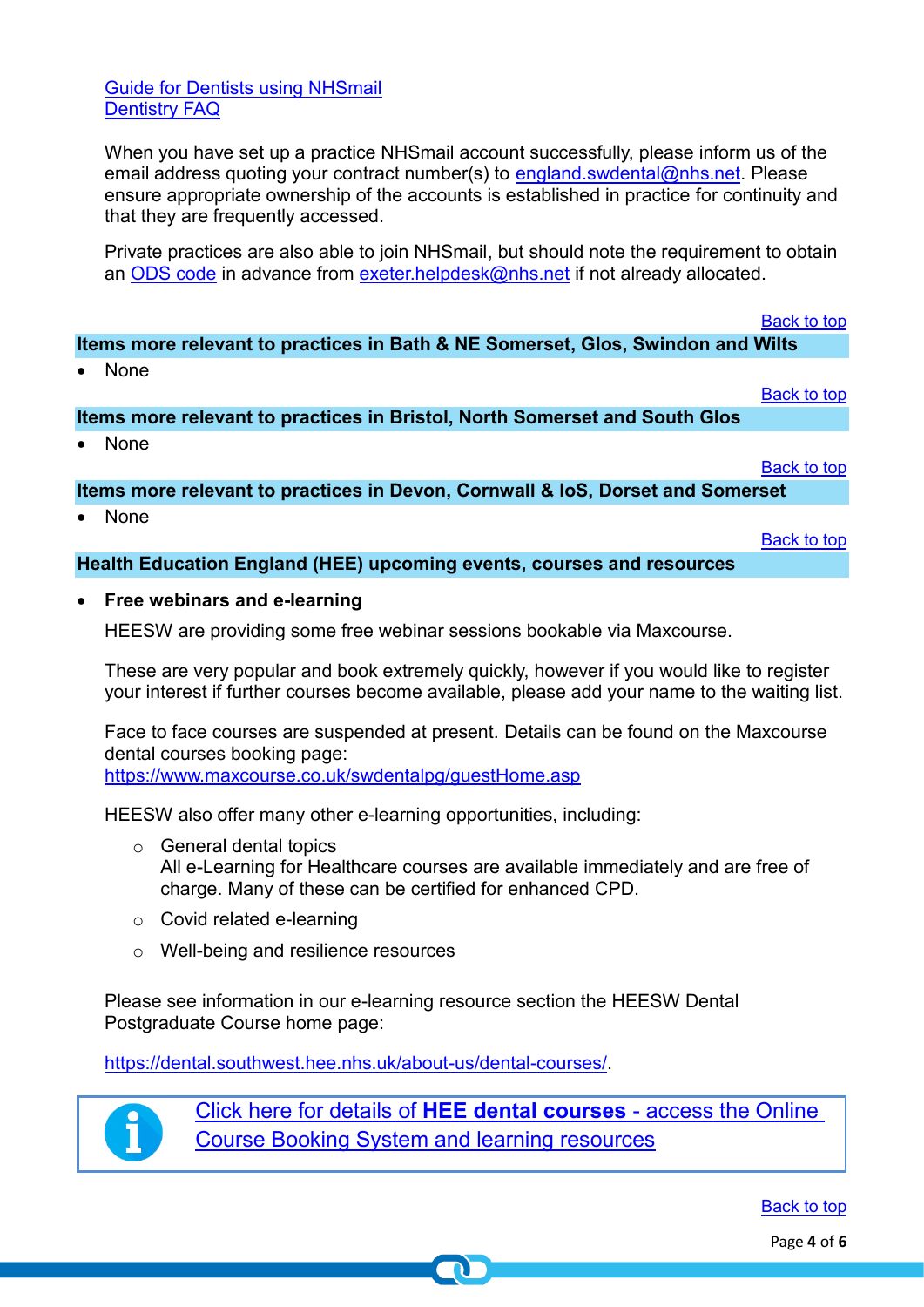#### <span id="page-4-0"></span>**Updates from the SW Local Dental Network (LDN) & Managed Clinical Networks (MCNs)**

#### • **Message from Oral Surgery MCN**

The Oral Surgery MCN chairs been actively involved in supporting NHSE/I since late March in the commissioning of the Covid-19 Urgent Dental Care Hubs. Oral surgery activity in both primary and secondary care was suspended following the letter of the 25<sup>th</sup> March from NHSE/I and the Chief Dental Officer.

The secondary care oral surgery units have been actively liaising with the hubs and accepting acute referrals wherever possible to support patient care. As the Government is moving from Level 4 Covid-19 state to level 3 the MCN has been working with the NHSE/I area team to develop plans for recovery.

The MCN Committee wishes to thank all the dental teams in both primary and secondary care services for the dedicated commitment to supporting patients during the pandemic.

*Chris Bell, Alistair Morton,* 

*Chair of Oral Surgery Managed Clinical Network, Southwest of England.*

[Back to top](#page-0-0)

#### **Updates from general dentistry, primary care and other bodies**

• **Primary care updates** National Updates related to COVID-19 in dental practice can be found here: <https://www.england.nhs.uk/coronavirus/primary-care/dental-practice/>

[Click here to subscribe to the National Daily Primary Care Email Bulletin](https://www.england.nhs.uk/email-bulletins/primary-care-bulletin/)

[Back to top](#page-0-0)

#### <span id="page-4-1"></span>**Guidance for common queries**

Please check the full list of useful links for dental professionals on our website at <https://www.england.nhs.uk/south/info-professional/dental/dcis/links/>

#### • **NHS Business Services Authority Dental Services – Knowledge Base**

Many of the queries that we receive from providers such as needing help with Compass, e.g. adding/removing performers or changing NPE values, can be easily resolved [by accessing the NHS](https://contactcentreservices.nhsbsa.nhs.uk/selfnhsukokb/AskUs_Dental/en-gb/9689/nhs-dental-services/)  [BSA Knowledge Base.](https://contactcentreservices.nhsbsa.nhs.uk/selfnhsukokb/AskUs_Dental/en-gb/9689/nhs-dental-services/) Compass guidance and **video tutorials** are [also available by clicking here.](https://www.nhsbsa.nhs.uk/compass/guidance-and-tutorials) Please use these resources in the first instance. For specific queries on processing, e.g. ARR process, FP17 processing, or pensions contact NHS Dental Services on **0300 330 1348 or** via email: [nhsbsa.dentalservices@nhsbsa.nhs.uk.](mailto:nhsbsa.dentalservices@nhsbsa.nhs.uk) Get BSA tips and news via Twitter [@NHSDental.](https://twitter.com/NHSDental)

#### • **NHS Mail**

NHSmail is the designated secure method to communicate confidential and business critical information. All practices should hold a shared nhs.net mail account and can be set up via the NHSmail portal [https://portal.nhs.net/Registration#/dentistry.](https://portal.nhs.net/Registration#/dentistry) Accounts must be accessed regularly to avoid being suspended – if you need support with your NHS mail account contact the NHSmail support team via [https://portal.nhs.net/Help/,](https://portal.nhs.net/Help/) email [dentistadmin@nhs.net](mailto:dentistadmin@nhs.net) or call **0333 200 1133**.

If you have recently changed your email or contact details we may hold, please notify